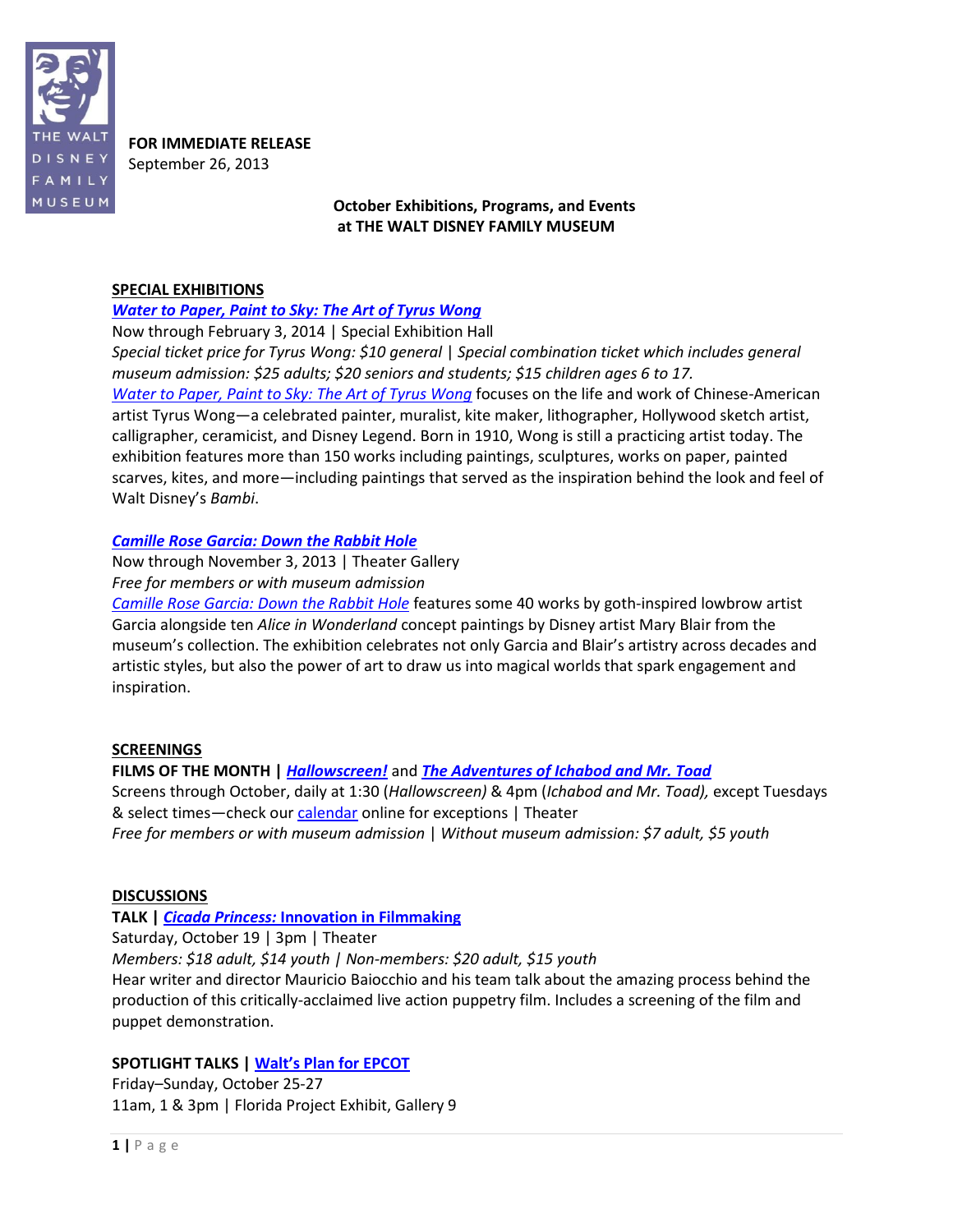*Free for members or with museum admission*

Join us for gallery talks focused on Walt's original plans for the Experimental Prototype Community of Tomorrow.

## **CLASSES & ACTIVITIES**

**OPEN STUDIO | [Developing Story](http://www.waltdisney.org/node/1160/0)** Saturday & Sunday, October 5-6 & 12-13 | 1–4pm | Learning Center *Free for members or with museum admission* Join us for artist demonstrations and guided activities to discover why Walt believed story was a production's most important element.

## **WORKSHOP | [Learn from the Masters: Visual Storytelling](http://www.waltdisney.org/node/1157/0)**

Saturday, September 14 | 10am–noon | Learning Center *Members: \$55 | Non-member: \$60 adult, \$45 student (valid student ID required)* Master the tools to tell a story visually. Artist Andy Gouveia discusses the illustrating techniques used for creating storybooks, comics, graphic novels, and storyboards. Explore the process used to create sequential art and create a short rough story sequence.

# **OPEN STUDIO [| Exploring Animation](http://www.waltdisney.org/node/1161/2)**

Saturday & Sunday, October 19-20 & 26-27 | 1–4pm | Learning Center *Free for members or with museum admission* Explore the process in creating an animated film through hands-on activities.

## **SPECIAL PROGRAMS**

#### **[Return of the Herbies](http://www.waltdisney.org/node/1156/0)**

Saturday, October 5 | 10am-2pm | *Free for members or with museum admission* Members of LoveBugFans.com return to the museum with their Herbie cars for an all-day visit. Also enjoy a free, ticketed screening of *Herbie Goes to Monte Carlo* at 1:30pm. Get an up-close view of these lovable cars and have your picture taken with a Herbie!

#### **# # #**

#### **ABOUT THE MUSEUM**

The Walt Disney Family Museum presents the fascinating story and achievements of Walt Disney, the man who raised animation to an art, transformed the film industry, tirelessly pursued innovation, and created a global and distinctively American legacy. Opened in October 2009, the 40,000 square foot facility features the newest technology and historic materials and artifacts to bring Disney's achievements to life, with interactive galleries that include early drawings and animation, movies, music, listening stations, a spectacular model of Disneyland, and much more.

**Hours:** Daily 10am to 6pm; closed every Tuesday, New Year's Day, Thanksgiving, and Christmas Day. Last gallery entry at 4:45pm. **Tickets:** Free for [members](http://www.waltdisney.org/membership) | Non-members: \$20 adults, \$15 seniors and students, \$12 youth under 17, free for children 5 and under Special ticket price for Tyrus Wong: \$10 general | Special combination ticket which includes general museum admission: \$25 adults; \$20 seniors and students; \$15 children ages 6 to 17.